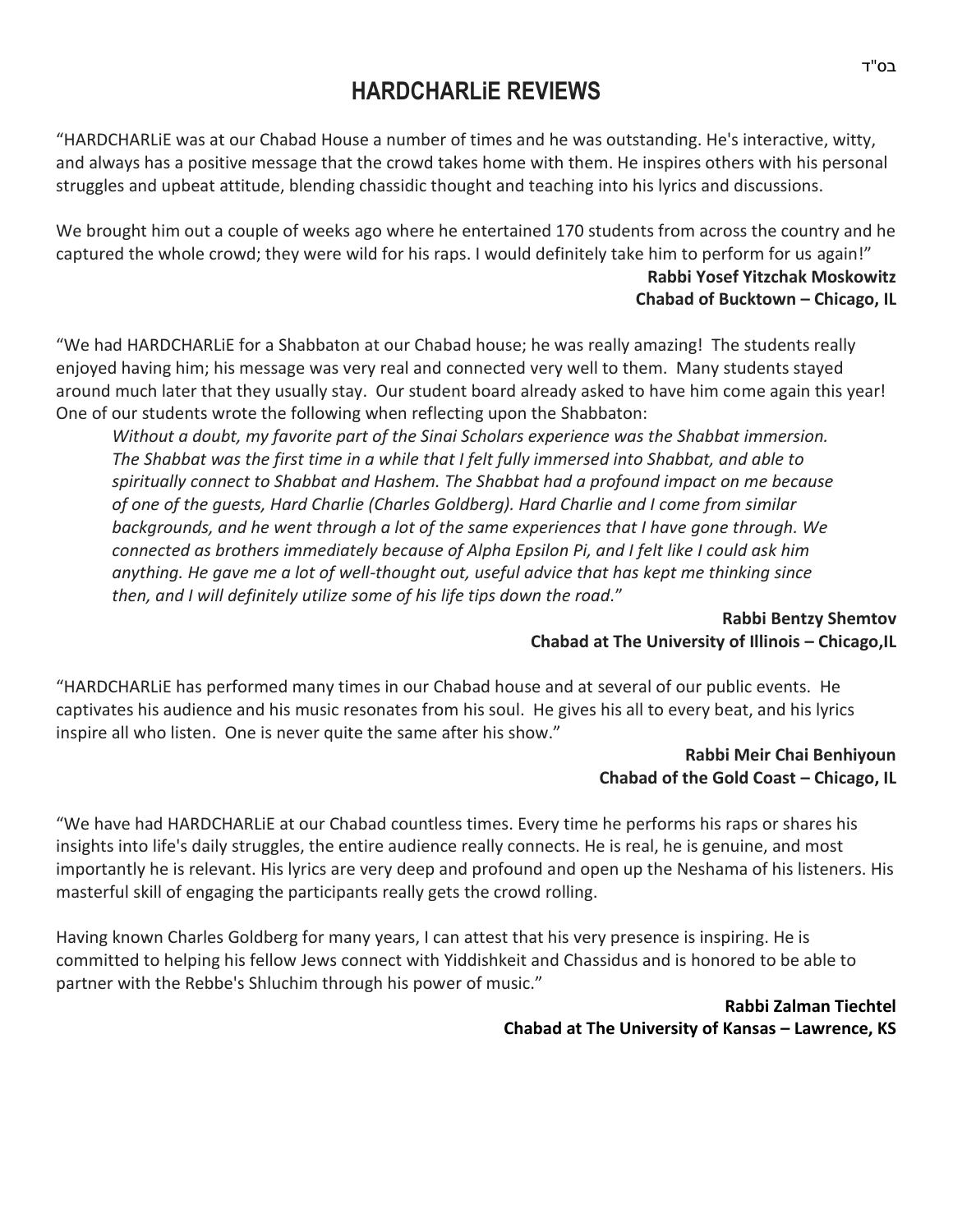"Charlie Goldberg did a great job as singer and DJ at our Gala dinner. He was part of the dinner program and then preformed and led the dancing afterward. Each part was very successful. I recommend Charlie to any size and type of event. He is great about understanding the purpose and the venue."

## **Rabbi Doron Aizenman Chabad of Myrtle Beach – Myrtle Beach, SC**

"HARDCHARLiE has an incredible energy that he brought to our Chabad house. We had him for a teen Shabbos dinner and they loved his story and his music. We also had him for our mall Chanukah party and he did a great job bringing Jewish pride to the people."

# **Rabbi Yitzi Hein Chabad of Pittsford – Pittsford, NY**

"This past Shabbos we hosted HARDCHARLiE, Charles Goldberg, from Chicago. (He is a COC alumni - His first real taste of Yiddishkeit was with Rabbi Zalman Tiechtel when he was a student.)

I found him to be extremely engaging and stimulating for the students, who in turn, really appreciated his authenticity, the heart and passion he puts into his music and talks, and the message that he shares with them. He comes from a similar secular background to many of our students, and they were able to relate to him.

Charlie has a wonderful appetite to be Mashpia on the students, and to share with them his experiences and his expression of Yiddishkeit. He talks about marrying Jewish, Jewish pride, standing up for what matters, loving Chabad and other similar topics.

He was a pleasure to work with and I recommend his services, if someone is looking for a very affordable program to enhance your activities, and to attract students."

### **Rabbi Zalman Bluming Chabad of The University of North Carolina – Chapel Hill, NC**

We had HARDCHARLiE two weeks ago for our Southwest Shabbaton and he was a huge hit for the students. He became frum at Chabad of KU and loves Chabad and all that we represent.

He was funny, relatable, and his rapping was amazing and had a lot of toichen. He also led a beginners' davening class and a workshop on kabbalah and psychology. He was the featured performer at our Motzei Shabbos Mega Event and he really rocked the crowd. He was also very helpful around the Chabad house, offered his help wherever possible, and was an "easy guest." He really wanted to make things work for us and was extremely accommodating with everything.

He was also very economical and really wants to make the Shluchim happy. I highly recommend him for your communities.

Shout out to my brother Zalman for helping Charles become who he is now. If you have any questions just give me a call.

> **Rabbi Shmuel Tiechtel Chabad of Arizona State University – Tempe, AZ**

בס"ד